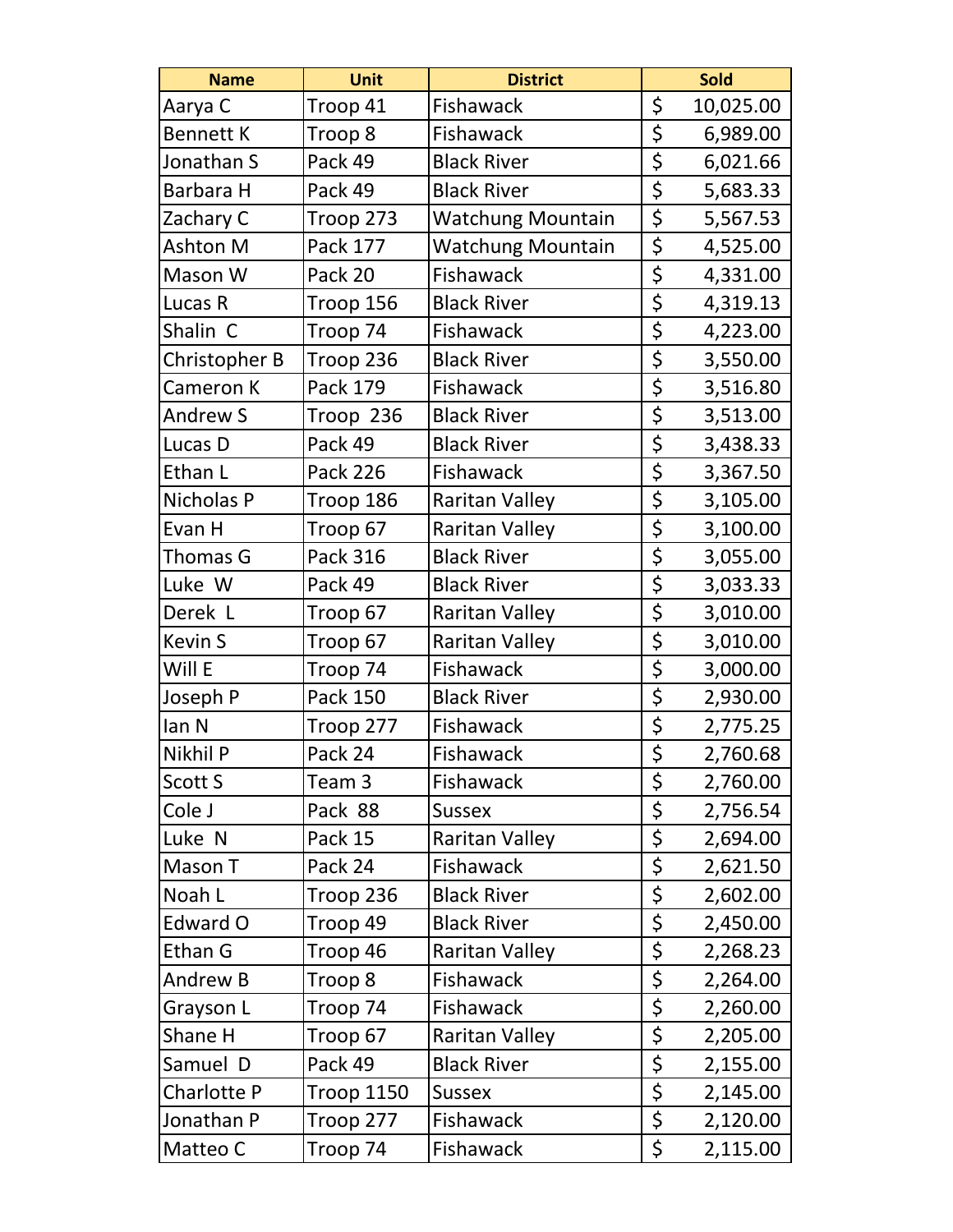| <b>Name</b>      | <b>Unit</b>     | <b>District</b>          |                         | <b>Sold</b> |
|------------------|-----------------|--------------------------|-------------------------|-------------|
| Jackson G        | Pack 143        | Fishawack                | \$                      | 2,098.00    |
| Timothy S        | Pack 133        | <b>Black River</b>       | \$                      | 2,079.58    |
| Colin K          | Pack 75         | <b>Munsee</b>            | \$                      | 2,061.52    |
| Matthew D        | Pack 88         | <b>Sussex</b>            | \$                      | 2,046.11    |
| Sean B           | Troop 128       | Fishawack                | \$                      | 2,045.00    |
| Matthew B        | Pack 56         | <b>Watchung Mountain</b> | \$                      | 2,008.94    |
| Aiden D          | Pack 94         | <b>Raritan Valley</b>    | \$                      | 1,972.50    |
| Ben J            | Troop 236       | <b>Black River</b>       | \$                      | 1,970.00    |
| Daniel T         | Pack 226        | Fishawack                | \$                      | 1,943.75    |
| August Z         | Pack 84         | <b>Sussex</b>            | \$                      | 1,937.50    |
| Heath Z          | Pack 84         | <b>Sussex</b>            | \$                      | 1,937.50    |
| Arden U          | Troop 128       | Fishawack                | \$                      | 1,860.00    |
| Jackson C        | Pack 88         | <b>Sussex</b>            | \$                      | 1,852.61    |
| James D          | <b>Pack 268</b> | <b>Watchung Mountain</b> | \$                      | 1,810.00    |
| Ruari D          | <b>Pack 201</b> | Fishawack                | \$                      | 1,795.00    |
| Zachary N        | Pack 88         | <b>Sussex</b>            | \$                      | 1,751.91    |
| Thomas C         | Pack 20         | Fishawack                | \$                      | 1,747.00    |
| Christian P      | Troop 14        | <b>Raritan Valley</b>    | \$                      | 1,745.00    |
| William P        | Troop 46        | Raritan Valley           | \$                      | 1,742.51    |
| Crosby B         | Pack 88         | Sussex                   | \$                      | 1,740.11    |
| Tristan P        | Pack 34         | <b>Watchung Mountain</b> | \$                      | 1,720.00    |
| Matthew L        | Troop 273       | <b>Watchung Mountain</b> | \$                      | 1,690.80    |
| Julian H         | Pack 6          | Fishawack                | \$                      | 1,690.00    |
| Aidan A          | Troop 77        | <b>Watchung Mountain</b> | $\overline{\mathsf{s}}$ | 1,690.00    |
| Lily H           | Troop 280       | Fishawack                | \$                      | 1,685.00    |
| Luke P           | Pack 143        | Fishawack                | \$                      | 1,677.00    |
| Liam R           | Pack 84         | <b>Sussex</b>            | \$                      | 1,670.00    |
| <b>Emmett W</b>  | Pack 124        | Fishawack                | \$                      | 1,604.00    |
| <b>Riley P</b>   | Pack 1749       | <b>Black River</b>       | \$                      | 1,600.00    |
| George C         | Pack 20         | <b>Fishawack</b>         | \$                      | 1,590.00    |
| Ryan B           | Pack 94         | <b>Raritan Valley</b>    | \$                      | 1,587.50    |
| William J        | Pack 12         | Raritan Valley           | \$                      | 1,560.00    |
| <b>Andrew R</b>  | Pack 49         | <b>Black River</b>       | \$                      | 1,553.33    |
| Darius W         | <b>Pack 542</b> | <b>Black River</b>       | \$                      | 1,550.63    |
| Jackson C        | Pack 49         | <b>Black River</b>       | \$                      | 1,543.33    |
| <b>Rylan S</b>   | Pack 194        | <b>Sussex</b>            | \$                      | 1,534.00    |
| <b>Elliott P</b> | Pack 179        | Fishawack                | \$                      | 1,529.17    |
| Nicholas F       | Pack 147        | <b>Black River</b>       | \$                      | 1,523.77    |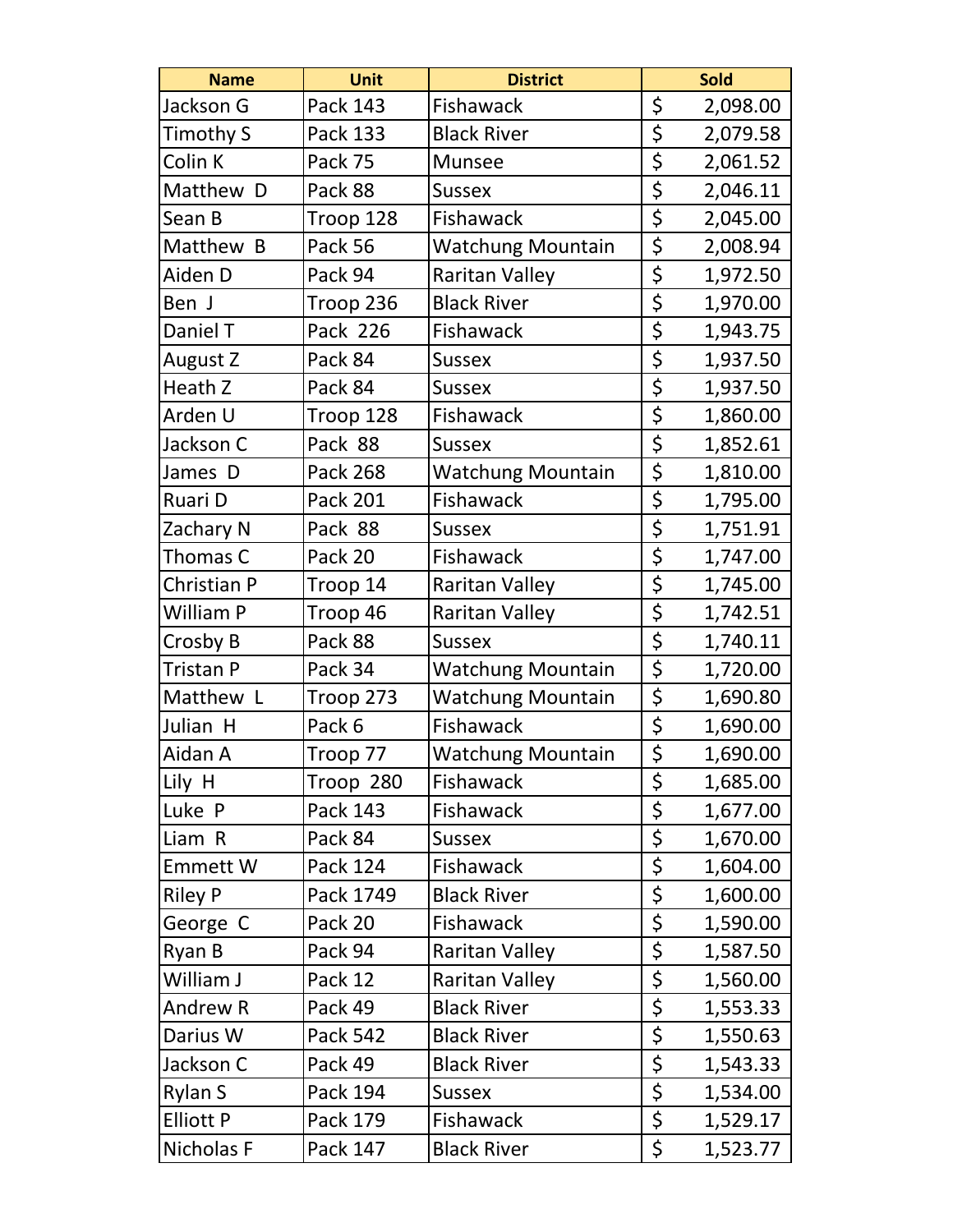| <b>Name</b>      | Unit      | <b>District</b>          |                  | <b>Sold</b> |
|------------------|-----------|--------------------------|------------------|-------------|
| Nico G           | Pack 133  | <b>Black River</b>       | \$               | 1,521.88    |
| Isaiah M         | Pack 75   | Munsee                   | \$               | 1,517.60    |
| Santino G        | Pack 133  | <b>Black River</b>       | \$               | 1,516.88    |
| Michael L        | Troop 273 | <b>Watchung Mountain</b> | \$               | 1,515.80    |
| Joseph D         | Pack 40   | Fishawack                | \$               | 1,515.00    |
| Trevor Z         | Pack 20   | Fishawack                | \$               | 1,497.00    |
| Evan G           | Pack 1749 | <b>Black River</b>       | \$               | 1,440.00    |
| Ted D            | Pack 150  | <b>Black River</b>       | \$               | 1,415.00    |
| <b>Garrick R</b> | Pack 49   | <b>Black River</b>       | \$               | 1,413.33    |
| Robert B         | Pack 24   | Fishawack                | \$               | 1,411.90    |
| Nicholas K       | Troop 41  | Fishawack                | \$               | 1,401.75    |
| Daxon S          | Pack 24   | Fishawack                | \$               | 1,397.38    |
| Colton C         | Pack 83   | <b>Sussex</b>            | \$               | 1,380.00    |
| Joshua K         | Pack 15   | <b>Raritan Valley</b>    | \$               | 1,360.40    |
| Henry D          | Pack 276  | <b>Sussex</b>            | \$               | 1,347.00    |
| Ryan L           | Troop 14  | <b>Raritan Valley</b>    | \$               | 1,342.15    |
| Daksh R          | Troop 88  | Raritan Valley           | \$               | 1,325.00    |
| Tommy B          | Troop 193 | <b>Raritan Valley</b>    | \$               | 1,315.00    |
| Clark D          | Pack 276  | <b>Sussex</b>            | $\overline{\xi}$ | 1,308.00    |
| Aidan H          | Pack 88   | <b>Sussex</b>            | \$               | 1,302.24    |
| Jackson R        | Pack 316  | <b>Black River</b>       | \$               | 1,295.00    |
| Gavin H          | Pack 88   | <b>Sussex</b>            | \$               | 1,252.41    |
| Cole P           | Pack 133  | <b>Black River</b>       | $\overline{\xi}$ | 1,250.00    |
| lan V            | Pack 56   | <b>Munsee</b>            | \$               | 1,250.00    |
| Liam H           | Pack 143  | Fishawack                | \$               | 1,227.00    |
| <b>Brady Y</b>   | Pack 49   | <b>Black River</b>       | \$               | 1,225.00    |
| Joaquin S        | Pack 56   | <b>Watchung Mountain</b> | \$               | 1,223.47    |
| Griffin M        | Pack 83   | <b>Sussex</b>            | \$               | 1,220.00    |
| lan P            | Pack 68   | Munsee                   | \$               | 1,210.00    |
| Thrishanth V     | Pack 179  | Fishawack                | \$               | 1,206.63    |
| Rohan P          | Pack 177  | <b>Watchung Mountain</b> | \$               | 1,205.00    |
| Nishant W        | Pack 451  | <b>Black River</b>       | \$               | 1,200.78    |
| Arthur Z         | Pack 150  | <b>Black River</b>       | \$               | 1,200.00    |
| Giorgio F        | Troop 83  | <b>Raritan Valley</b>    | \$               | 1,200.00    |
| Gunnar L         | Pack 133  | <b>Black River</b>       | \$               | 1,184.58    |
| Aaron G          | Troop 8   | Fishawack                | \$               | 1,181.00    |
| <b>Brian D</b>   | Pack 20   | <b>Fishawack</b>         | \$               | 1,178.50    |
| Jase J           | Pack 100  | <b>Raritan Valley</b>    | \$               | 1,164.00    |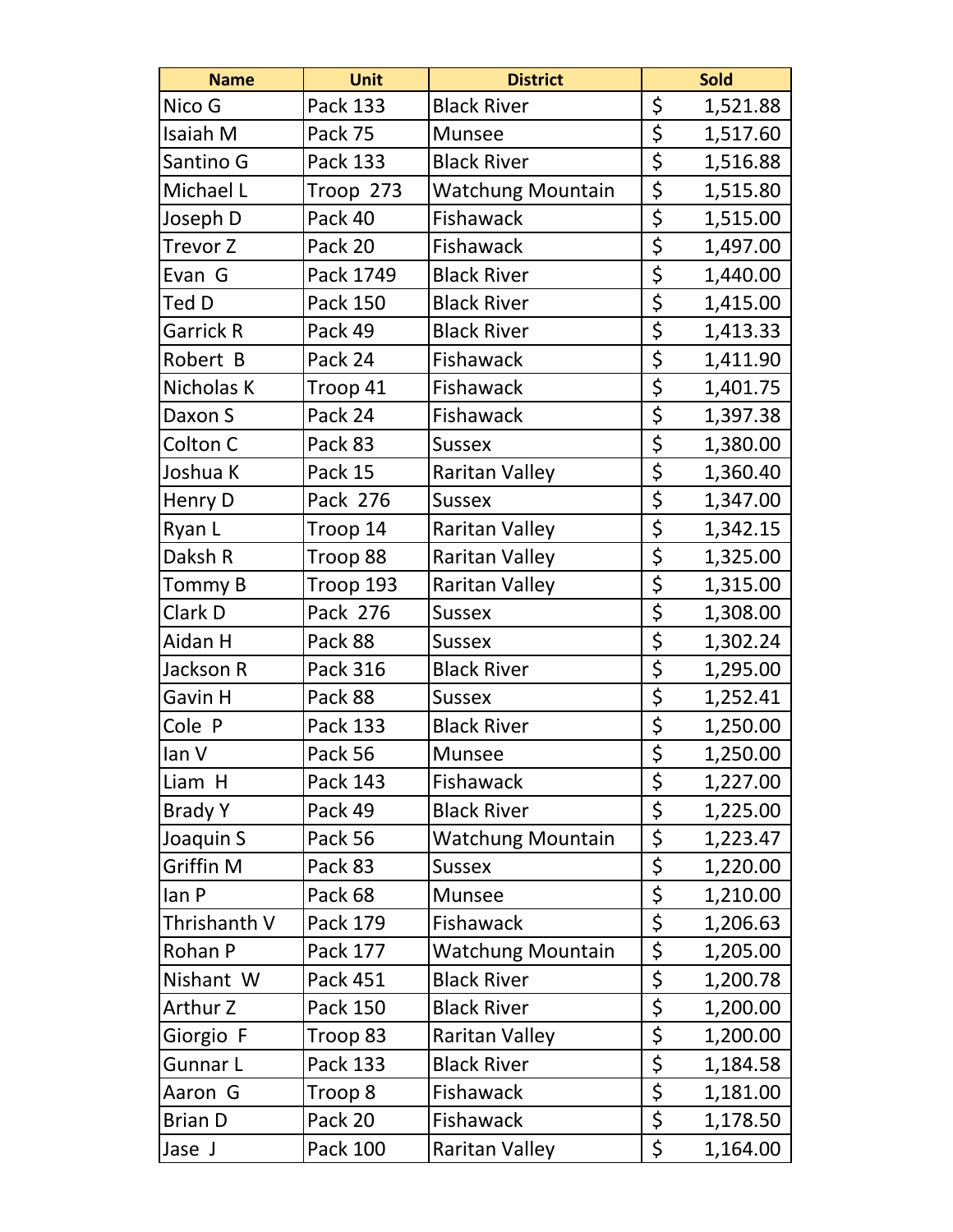| <b>Name</b> | <b>Unit</b>     | <b>District</b>          | <b>Sold</b>    |
|-------------|-----------------|--------------------------|----------------|
| Zachary R   | Pack 56         | <b>Munsee</b>            | \$<br>1,157.00 |
| Nicholas K  | Pack 177        | <b>Watchung Mountain</b> | \$<br>1,150.00 |
| Ethan N     | Pack 10         | Fishawack                | \$<br>1,140.64 |
| Thomas F    | Pack 150        | <b>Black River</b>       | \$<br>1,140.00 |
| Matthew G   | Troop 104       | <b>Watchung Mountain</b> | \$<br>1,136.00 |
| Wyatt H     | Pack 24         | Fishawack                | \$<br>1,129.53 |
| Johnathan L | Troop 127       | <b>Raritan Valley</b>    | \$<br>1,120.00 |
| Alex H      | Troop 33        | <b>Watchung Mountain</b> | \$<br>1,117.00 |
| Ishann B    | Pack 66         | <b>Raritan Valley</b>    | \$<br>1,115.00 |
| Patrick G   | Team 1          | Fishawack                | \$<br>1,110.00 |
| Luke M      | Troop 128       | Fishawack                | \$<br>1,110.00 |
| CJ C        | <b>Pack 194</b> | Sussex                   | \$<br>1,107.50 |
| Aidan W     | Pack 150        | <b>Black River</b>       | \$<br>1,105.00 |
| Liam W      | Pack 150        | <b>Black River</b>       | \$<br>1,105.00 |
| Chase E     | Troop 74        | Fishawack                | \$<br>1,105.00 |
| Taylor B    | Troop 63        | Watchung Mountain        | \$<br>1,105.00 |
| Rylee H     | Pack 215        | Fishawack                | \$<br>1,100.00 |
| Matthew K   | Pack 56         | Watchung Mountain        | \$<br>1,100.00 |
| Jonathan B  | Troop 277       | Fishawack                | \$<br>1,099.58 |
| Snithik S   | Pack 179        | Fishawack                | \$<br>1,087.47 |
| Willem T    | Troop 277       | Fishawack                | \$<br>1,086.66 |
| Kevin M     | Troop 84        | <b>Raritan Valley</b>    | \$<br>1,080.00 |
| Lucas R     | Troop 236       | <b>Black River</b>       | \$<br>1,079.00 |
| Chazz H     | Pack 147        | <b>Black River</b>       | \$<br>1,078.77 |
| John A      | Pack 36         | <b>Black River</b>       | \$<br>1,075.00 |
| Ryan S      | Pack 88         | <b>Sussex</b>            | \$<br>1,073.71 |
| Sammy P     | Pack 24         | Fishawack                | \$<br>1,073.57 |
| Eric P      | Pack 100        | <b>Raritan Valley</b>    | \$<br>1,071.00 |
| Gregory D   | Pack 56         | <b>Watchung Mountain</b> | \$<br>1,070.00 |
| Wyatt B     | Pack 316        | <b>Black River</b>       | \$<br>1,069.00 |
| Andrew W    | Troop 41        | <b>Fishawack</b>         | \$<br>1,068.75 |
| Alex L      | Pack 24         | Fishawack                | \$<br>1,060.14 |
| Michael M   | Troop 160       | <b>Black River</b>       | \$<br>1,055.00 |
| William B   | Pack 49         | <b>Black River</b>       | \$<br>1,038.33 |
| David S     | Pack 144        | <b>Fishawack</b>         | \$<br>1,025.00 |
| Matthew S   | Troop 41        | Fishawack                | \$<br>1,025.00 |
| Ryder S     | Pack 88         | <b>Sussex</b>            | \$<br>1,018.71 |
| Henry G     | Pack 6          | Fishawack                | \$<br>1,018.00 |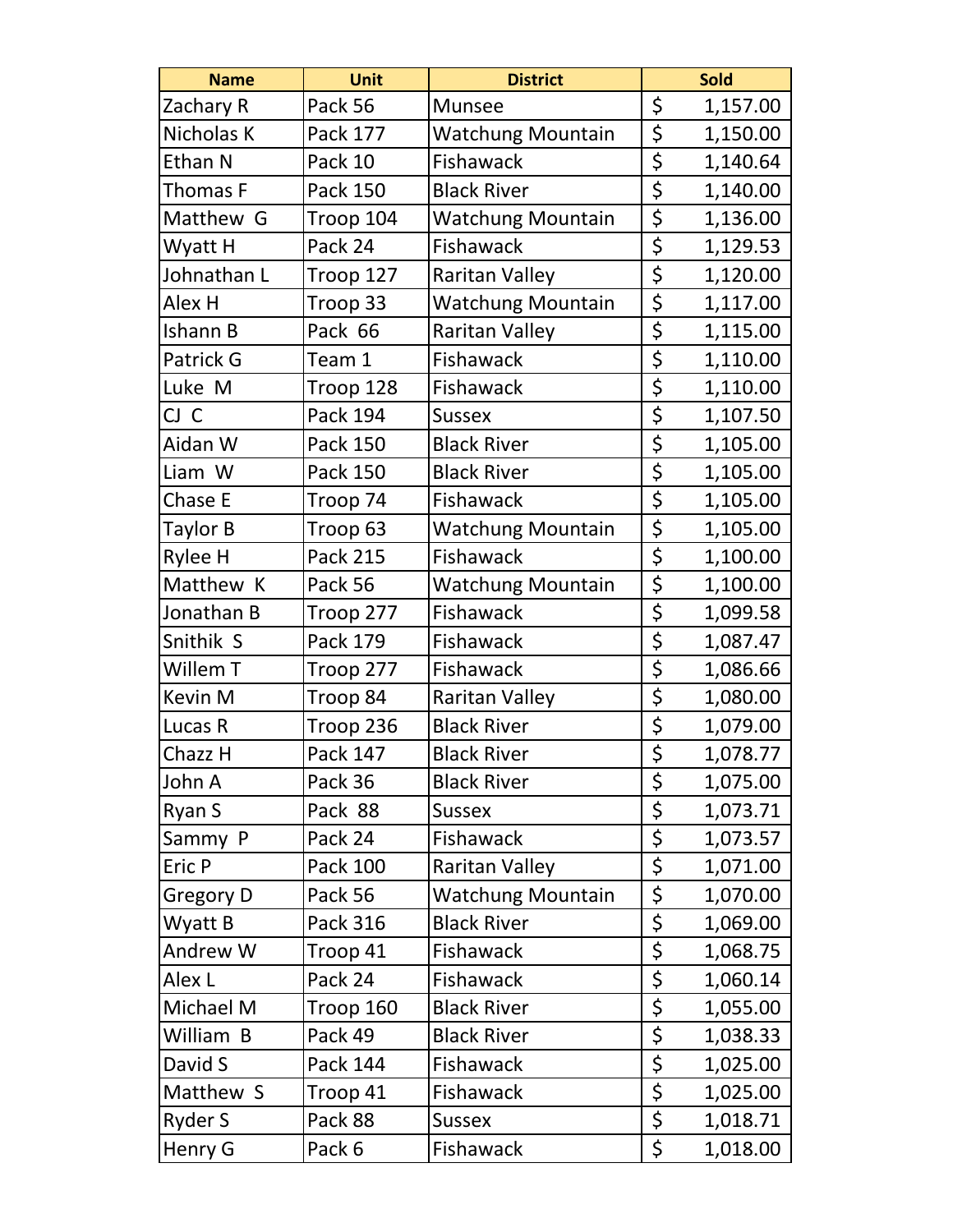| <b>Name</b>      | <b>Unit</b>     | <b>District</b>          |                                 | <b>Sold</b> |
|------------------|-----------------|--------------------------|---------------------------------|-------------|
| <b>Charles D</b> | Pack 133        | <b>Black River</b>       | \$                              | 1,017.29    |
| Cooper D         | Pack 133        | <b>Black River</b>       | \$                              | 1,017.29    |
| Anthony B        | Pack 88         | <b>Sussex</b>            | \$                              | 1,017.24    |
| Mehul M          | Troop 50        | <b>Black River</b>       | \$                              | 1,015.00    |
| Jackson B        | Pack 96         | <b>Raritan Valley</b>    | \$                              | 1,015.00    |
| Isabella D       | Pack 150        | <b>Sussex</b>            | \$                              | 1,015.00    |
| Alejandro F      | Pack 177        | <b>Watchung Mountain</b> | \$                              | 1,015.00    |
| Aaron H          | Pack 143        | Fishawack                | \$                              | 1,014.00    |
| Aiden H          | Troop 8         | Fishawack                | \$                              | 1,013.00    |
| Milo L           | Pack 56         | <b>Watchung Mountain</b> | \$                              | 1,008.47    |
| Noah P           | Pack 56         | <b>Watchung Mountain</b> | \$                              | 1,006.82    |
| Kyle F           | Pack 1749       | <b>Black River</b>       | \$                              | 1,005.00    |
| Sasha B          | Troop 280       | Fishawack                | \$                              | 1,005.00    |
| Kate K           | Troop 168       | <b>Munsee</b>            | \$                              | 1,005.00    |
| Connor G         | <b>Pack 268</b> | <b>Watchung Mountain</b> | \$                              | 1,005.00    |
| Jackson B        | Pack 363        | Watchung Mountain        | \$                              | 1,005.00    |
| Dali H           | Pack 133        | <b>Black River</b>       | \$                              | 1,004.58    |
| Christopher C    | Pack 15         | <b>Raritan Valley</b>    | \$                              | 1,004.50    |
| Jackson P        | Pack 150        | <b>Black River</b>       | \$                              | 1,000.00    |
| Mihira M         | Pack 12         | <b>Raritan Valley</b>    | \$                              | 1,000.00    |
| Henry L          | Pack 150        | <b>Black River</b>       | \$                              | 995.00      |
| Shane K          | Pack 12         | Raritan Valley           | \$                              | 990.00      |
| Jonathan C       | Troop 14        | <b>Raritan Valley</b>    | $\overline{\boldsymbol{\zeta}}$ | 983.45      |
| <b>Brian P</b>   | Troop 160       | <b>Black River</b>       | \$                              | 980.00      |
| Randal H         | Pack 84         | <b>Sussex</b>            | \$                              | 980.00      |
| Giancarlo I      | Troop 46        | <b>Raritan Valley</b>    | \$                              | 976.33      |
| Brendan U        | Pack 8          | <b>Fishawack</b>         | \$                              | 970.00      |
| Michah M         | Pack 12         | Raritan Valley           | \$                              | 970.00      |
| Dru D            | Pack 7          | Fishawack                | \$                              | 965.00      |
| Henry L          | Pack 6          | Fishawack                | \$                              | 961.00      |
| Olivia A         | Pack 1749       | <b>Black River</b>       | \$                              | 955.00      |
| Teddy T          | Pack 185        | <b>Raritan Valley</b>    | $\overline{\xi}$                | 955.00      |
| Gavin H          | Pack 316        | <b>Black River</b>       | \$                              | 945.00      |
| Matthew B        | Pack 94         | Raritan Valley           | \$                              | 935.00      |
| Kyle B           | Troop 160       | <b>Black River</b>       | \$                              | 930.00      |
| Andrew T         | Troop 89        | Raritan Valley           | \$                              | 926.00      |
| Rohan S          | Pack 24         | <b>Fishawack</b>         | \$                              | 922.39      |
| Issei F          | Pack 24         | Fishawack                | \$                              | 921.07      |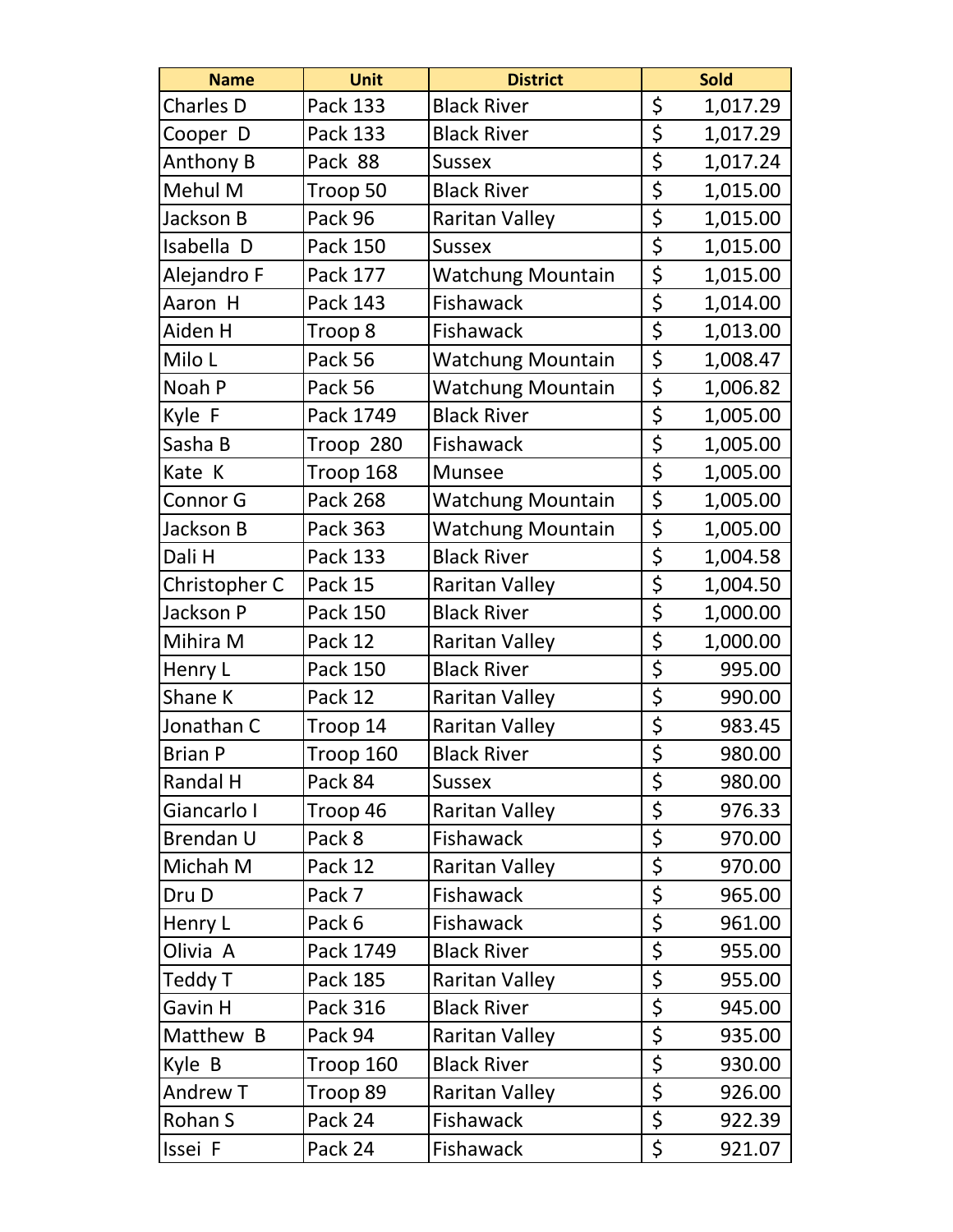| <b>Name</b>      | <b>Unit</b> | <b>District</b>          |                         | <b>Sold</b> |
|------------------|-------------|--------------------------|-------------------------|-------------|
| Alex P           | Pack 133    | <b>Black River</b>       | \$                      | 920.00      |
| Cash B           | Pack 182    | <b>Watchung Mountain</b> | \$                      | 920.00      |
| Marshall V       | Pack 150    | <b>Sussex</b>            | \$                      | 915.00      |
| <b>Russell S</b> | Pack 10     | Fishawack                | \$                      | 910.67      |
| Reese M          | Pack 83     | <b>Sussex</b>            | \$                      | 910.00      |
| Sabrina W        | Troop 280   | Fishawack                | \$                      | 905.00      |
| Justin G         | Pack 94     | <b>Raritan Valley</b>    | \$                      | 900.00      |
| Dominick C       | Pack 83     | <b>Sussex</b>            | \$                      | 900.00      |
| Nicholas P       | Troop 68    | Munsee                   | \$                      | 895.00      |
| Tony L           | Pack 8      | Fishawack                | \$                      | 890.00      |
| Mariella C       | Pack 20     | Fishawack                | \$                      | 889.00      |
| Christian C      | Pack 88     | <b>Sussex</b>            | \$                      | 875.70      |
| Nate Z           | Pack 7      | Fishawack                | \$                      | 873.00      |
| Alexander W      | Troop 74    | Fishawack                | \$                      | 873.00      |
| Spencer L        | Pack 56     | <b>Watchung Mountain</b> | \$                      | 871.60      |
| Lami J           | Troop 50    | <b>Black River</b>       | \$                      | 870.00      |
| Samantha K       | Troop 1150  | Sussex                   | \$                      | 867.00      |
| Shyam S          | Pack 179    | Fishawack                | \$                      | 865.97      |
| Daniel M         | Pack 143    | Fishawack                | \$                      | 861.00      |
| Jacob G          | Pack 10     | Fishawack                | \$                      | 860.64      |
| Declan P         | Pack 88     | <b>Sussex</b>            | \$                      | 851.90      |
| Martin B         | Troop 14    | <b>Raritan Valley</b>    | \$                      | 851.26      |
| Patrick B        | Pack 36     | <b>Black River</b>       | \$                      | 850.00      |
| Jett V           | Pack 182    | <b>Watchung Mountain</b> | $\overline{\mathsf{s}}$ | 850.00      |
| Matthew P        | Troop 8     | Fishawack                | \$                      | 849.00      |
| Nicholas D       | Pack 177    | <b>Watchung Mountain</b> | \$                      | 848.00      |
| John K           | Pack 7      | <b>Fishawack</b>         | \$                      | 840.00      |
| Reid P           | Pack 24     | Fishawack                | \$                      | 839.75      |
| Martin F         | Pack 56     | Munsee                   | \$                      | 838.00      |
| Ryan D           | Pack 124    | Fishawack                | \$                      | 837.00      |
| Jimmie L         | Pack 40     | Fishawack                | \$                      | 830.00      |
| Hansh D          | Troop 128   | Fishawack                | \$                      | 830.00      |
| <b>Bennett J</b> | Pack 135    | <b>Watchung Mountain</b> | \$                      | 830.00      |
| David Y          | Pack 88     | <b>Sussex</b>            | \$                      | 825.50      |
| Shawn A          | Pack 1749   | <b>Black River</b>       | \$                      | 825.00      |
| William S        | Troop 74    | Fishawack                | \$                      | 825.00      |
| Ethan A          | Troop 74    | <b>Fishawack</b>         | \$                      | 822.00      |
| Omkaab B         | Troop 89    | Raritan Valley           | \$                      | 820.00      |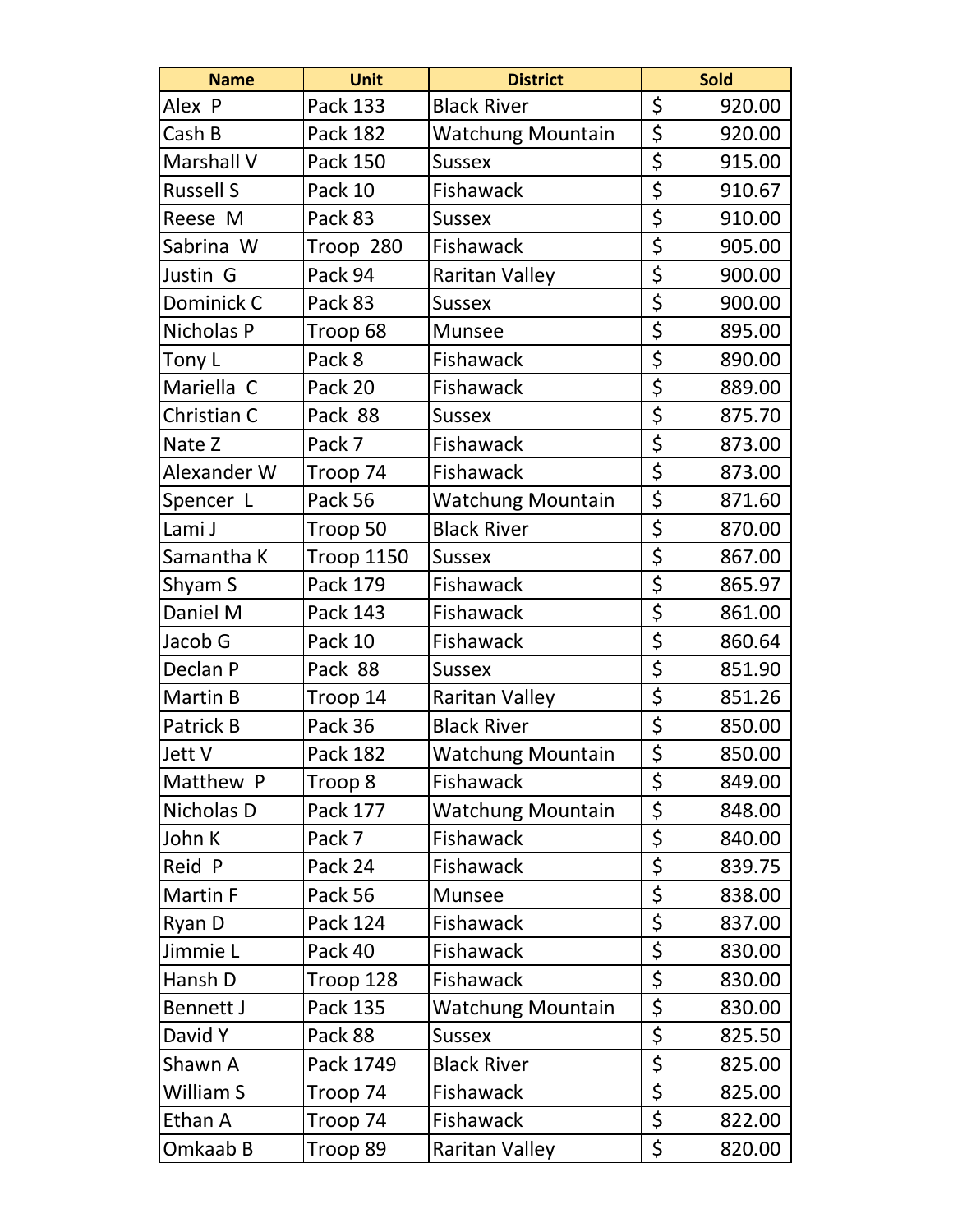| <b>Name</b>     | <b>Unit</b>       | <b>District</b>          |                                 | Sold   |
|-----------------|-------------------|--------------------------|---------------------------------|--------|
| Nicholas F      | Troop 156         | <b>Black River</b>       | \$                              | 819.13 |
| Kyle S          | Pack 179          | Fishawack                | \$                              | 817.47 |
| Ben L           | Pack 201          | Fishawack                | \$                              | 815.00 |
| Chase H         | Pack 75           | <b>Munsee</b>            | \$                              | 813.89 |
| Kian D          | Pack 129          | <b>Raritan Valley</b>    | \$                              | 810.00 |
| Joshua L        | Pack 96           | <b>Raritan Valley</b>    | \$                              | 800.00 |
| <b>Trevor F</b> | Pack 185          | <b>Raritan Valley</b>    | \$                              | 800.00 |
| Jackson R       | Pack 194          | <b>Sussex</b>            | \$                              | 800.00 |
| Cameron A       | Pack 156          | <b>Black River</b>       | \$                              | 798.12 |
| Owen C          | Pack 40           | Fishawack                | \$                              | 795.00 |
| Matthew C       | Pack 24           | Fishawack                | \$                              | 790.96 |
| Jason K         | Pack 6            | Fishawack                | \$                              | 790.00 |
| Rafay K         | Troop 273         | <b>Watchung Mountain</b> | \$                              | 790.00 |
| Tyler G         | Troop 236         | <b>Black River</b>       | \$                              | 786.00 |
| George V        | Troop 173         | Fishawack                | \$                              | 785.00 |
| Azniv B         | Troop 280         | Fishawack                | \$                              | 785.00 |
| Molly M         | Pack 84           | <b>Sussex</b>            | \$                              | 785.00 |
| Noah S          | Troop 8           | Fishawack                | \$                              | 783.00 |
| Dylan D         | <b>Pack 124</b>   | Fishawack                | \$                              | 782.00 |
| Joseph N        | Pack 20           | Fishawack                | \$                              | 781.00 |
| Owen W          | Pack 150          | <b>Black River</b>       | \$                              | 780.00 |
| Ryan P          | Pack 8            | Fishawack                | \$                              | 780.00 |
| Ryan F          | Troop 14          | <b>Raritan Valley</b>    | $\overline{\boldsymbol{\zeta}}$ | 780.00 |
| Ryker W         | Pack 34           | <b>Watchung Mountain</b> | \$                              | 780.00 |
| Andy K          | Troop 63          | <b>Watchung Mountain</b> | \$                              | 780.00 |
| Finn C          | Pack 8            | Fishawack                | \$                              | 777.00 |
| Ryan H          | Pack 8            | Fishawack                | \$                              | 777.00 |
| <b>Edward K</b> | Troop 14          | <b>Raritan Valley</b>    | \$                              | 776.58 |
| Thuksey W       | Troop 50          | <b>Black River</b>       | \$                              | 770.00 |
| Gabriel H       | Pack 129          | <b>Raritan Valley</b>    | \$                              | 769.00 |
| Lillyana D      | <b>Troop 1150</b> | <b>Sussex</b>            | \$                              | 767.00 |
| <b>Brian B</b>  | Troop 14          | <b>Raritan Valley</b>    | \$                              | 765.90 |
| Dominic B       | Pack 10           | Fishawack                | \$                              | 765.00 |
| Lincoln M       | Pack 177          | <b>Watchung Mountain</b> | $\overline{\mathsf{S}}$         | 765.00 |
| <b>Connor G</b> | Troop 17          | <b>Raritan Valley</b>    | \$                              | 764.45 |
| Alexander F     | Troop 273         | <b>Watchung Mountain</b> | \$                              | 764.42 |
| Lucas L         | <b>Pack 226</b>   | Fishawack                | \$                              | 760.00 |
| Logan B         | Pack 194          | <b>Sussex</b>            | \$                              | 760.00 |